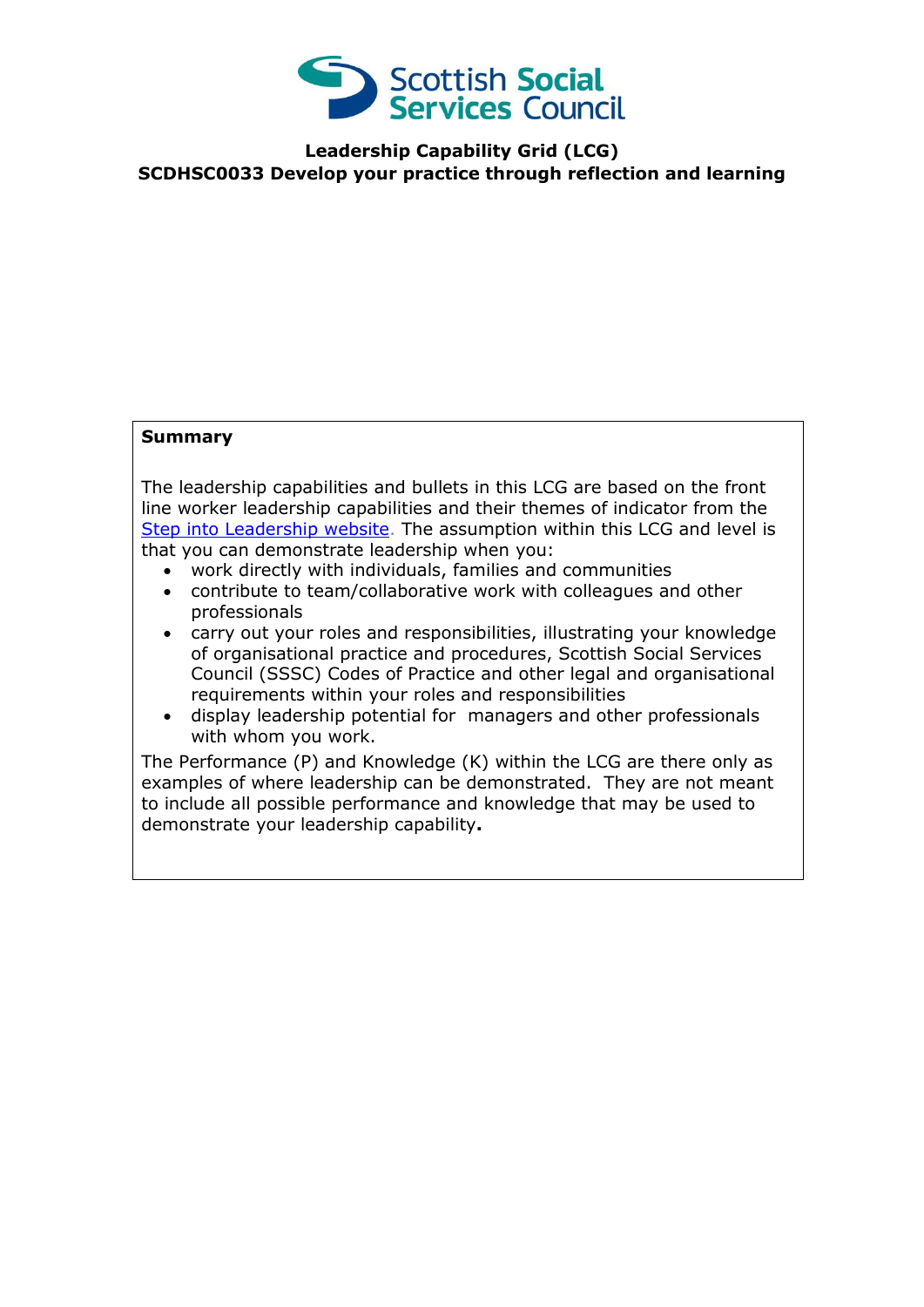

## **Leadership Capability Grid (LCG) SCDHSC0033 Develop your practice through reflection and learning**

| Leadership<br>capabilities                 | When developing your practice through reflection and learning you can<br>demonstrate leadership capabilities by:                                                                                                                                                                                                                                                                                                                                                                                                                                                                                                                                                                                                                                                                                                                                                                                                                                   |
|--------------------------------------------|----------------------------------------------------------------------------------------------------------------------------------------------------------------------------------------------------------------------------------------------------------------------------------------------------------------------------------------------------------------------------------------------------------------------------------------------------------------------------------------------------------------------------------------------------------------------------------------------------------------------------------------------------------------------------------------------------------------------------------------------------------------------------------------------------------------------------------------------------------------------------------------------------------------------------------------------------|
| <b>Vision</b>                              | Providing a vision for those with whom you work and your organisation when<br>you:<br>• See how best to make a difference for through your own reflection and<br>learning (P1-2, 5, 8-12, 15-17; K1-3, 7, 8, 12-13)<br>• Communicate and promote ownership of the vision when working with<br>others to develop your practice (P1-2, 5, 8-10, 12-14, 17; $K$ 7) and<br>through your personal development plan and your records (P13, 18, 19;<br>$K8-13$<br>• Promote social service values through active participation and<br>personalisation (P1-2, 5, 8, 16-17; $\boldsymbol{K}$ 1-3, 7, 10), when working others<br>(P8-10, 13, 17, K7) and when analysing and evaluating practice and<br>effectiveness of development activities (P3-4, 6, 11, 16; $K8-13$ )<br>• See the bigger picture when demonstrating knowledge and practice of<br>organisational, local and national policies and procedures (P3, 5, 6, 8, 13,<br>16, 18-19; $K1, 4$ ) |
| Self-<br>leadership                        | Displaying self leadership when you:<br>• Demonstrate and adapt leadership when reflecting on and working with<br>others to develop your practice (All $P$ ; K7-13)<br>• Improve own leadership by seeking advice (P2-5, 9-10; K9) and self-<br>reflection $(K8-13)$<br>• Take intelligent risks when reflecting on and implementing developed<br>practice (P2, 11-12, 15-16; K13)<br>• Demonstrate and promote resilience (P12-18; K10, 12-13)<br>• Challenge discrimination and oppression $(K 3)$                                                                                                                                                                                                                                                                                                                                                                                                                                               |
| <b>Motivating</b><br>and inspiring         | Motivating and inspiring others when you:<br>• Inspire people by personal example (P1-2, 5, 8-10, 17; $K7$ , 13)<br>• Recognise and value the contribution of others (P1-2, 5, 8-10, 13, 17; K)<br>7, 10)<br>• Support the creation of a learning and performance culture ( $P1-2$ , 8, 13,<br>17; $K7, 10$ )                                                                                                                                                                                                                                                                                                                                                                                                                                                                                                                                                                                                                                      |
| <b>Empowering</b>                          | Empowering people when you:<br>Enable leadership at all levels $(P1-2, 5, 8, 13, 17; K7, 9-10)$<br>• Support the creation of a knowledge and management culture ( $P1-2$ , 5, 8,<br>13, 17; K7, 9-11)<br>• Promote professional autonomy (P5, 8; K7-13)<br>• Involve people in development and improvement (P1-2, 5, 8, 13, 17; $K7$ ,<br>$9-10$                                                                                                                                                                                                                                                                                                                                                                                                                                                                                                                                                                                                   |
| <b>Collaborating</b><br>and<br>influencing | Collaborating and influencing when you:<br>Promote partnership working (P1-2, 5, 8, 13, 17; K7, 9-10)<br>Influence people (P1-2, 5, 8, 13, 17; K 7, 9-10, 12-13)<br>Understand and value the perspectives of others (P1-2, 5, 8, 13, 17; K1-                                                                                                                                                                                                                                                                                                                                                                                                                                                                                                                                                                                                                                                                                                       |